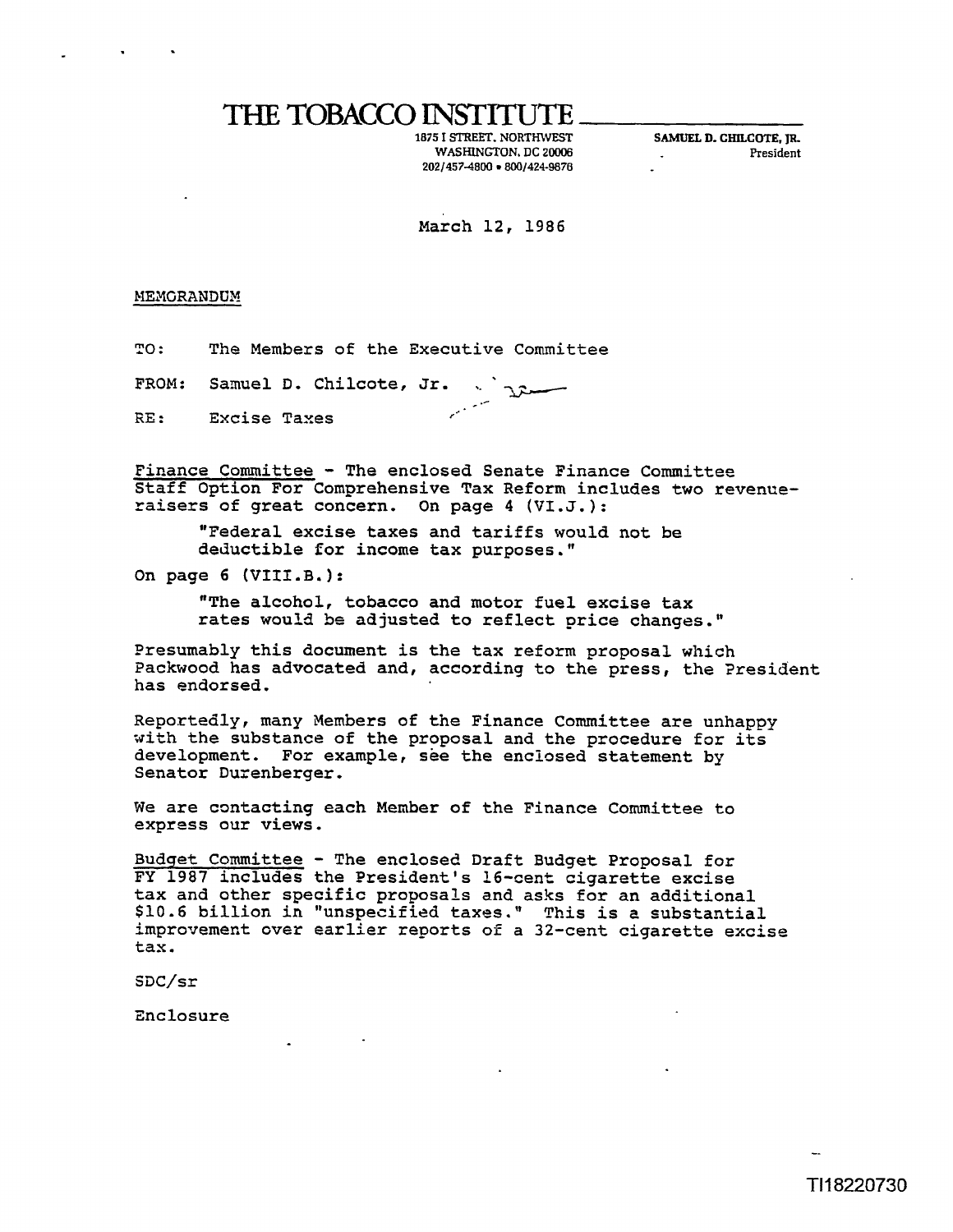

 $\bullet$ 

## SUMMARY OF SENATE FINANCE COMMITTEE STAFF OPTION **,FOR COHPREHEHSIVE TAX REFORK**

MARCH 11, 1986

 $\sim 10$ 

 $\mathcal{L}$ 

 $\sim$  .

 $\sim$ 

 $\bar{\mathbf{v}}$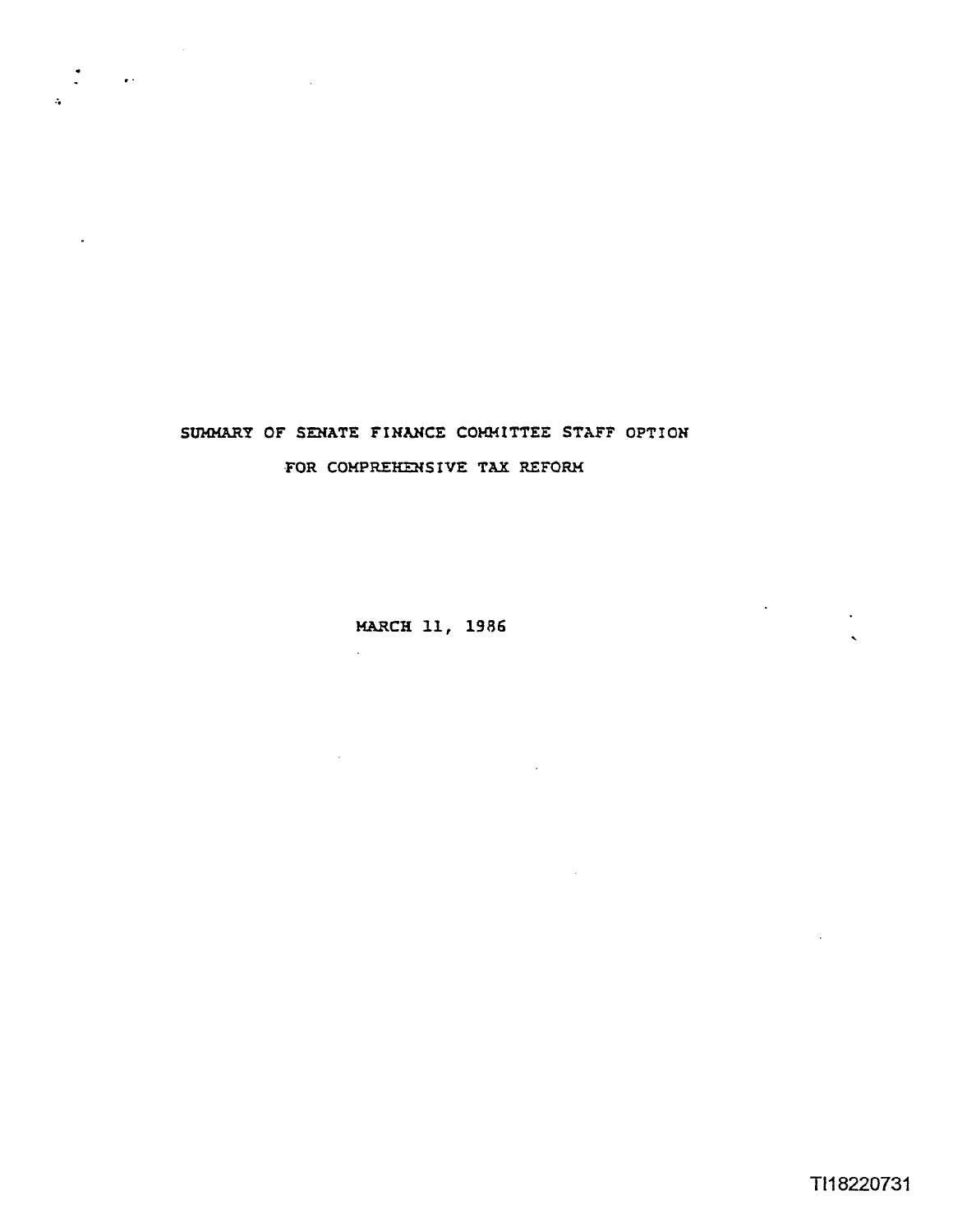#### I. INDIVIDUAL INCOME TAX PROVISIONS

#### A. Rate structure

1. Tax rates would be 15, 25, or 35 percent,

**2,** The standard deduction would be substantiallg increased, with an additional amount for elderly individuals.

3. The personal exemption would be increased to \$2,000 for itemizers and nonitemizers, but would be phased out between \$100,000 and \$200,000 of adjusted gross income.

4. The personal exemption, and itemized deductions<br>other than home mortgage interest, real property taxes, and 3. The personal exemption would be increased to \$2,000<br>for itemizers and nonitemizers, but would be phased out<br>between \$100,000 and \$200,000 of adjusted gross income.<br>4. The personal exemption, and itemized deductions<br>betw charitable contributions, would be deductible only against the 15-percent and 25-percent brackets.

**5.** The two-earner deduction and income averaging would be repealed.

6. The earned income credit would be increased (as in the House bill),

#### **8.** Personal deductions, exclusions

1. Itemized deductions for State and local sales taxes and personal property taxes would be disallowed.

**2,** The charitable deduction for nonitemizers would be made permanent (with no floor).

3. The exclusion for scholarships and fellowships would be limited.

#### C. Business and investment expenses

**1.** 80 percent of business meal expenses and business entertainment expenses would be deductible.

2. Deductions for travel expenses would be limited.

3, A 1-percent floor would be placed under miscellaneous itemized deductions; certain employee expenses would be deductible only by itemizers. entertainment expense:<br>
2. Deductions for<br>
3. A 1-percent<br>
miscellaneous itemized<br>
would be deductible of<br>
D. Other items<br>
1. The politica:

I. The political contributions tax credit and the Presidential campaign checkoff would be retained without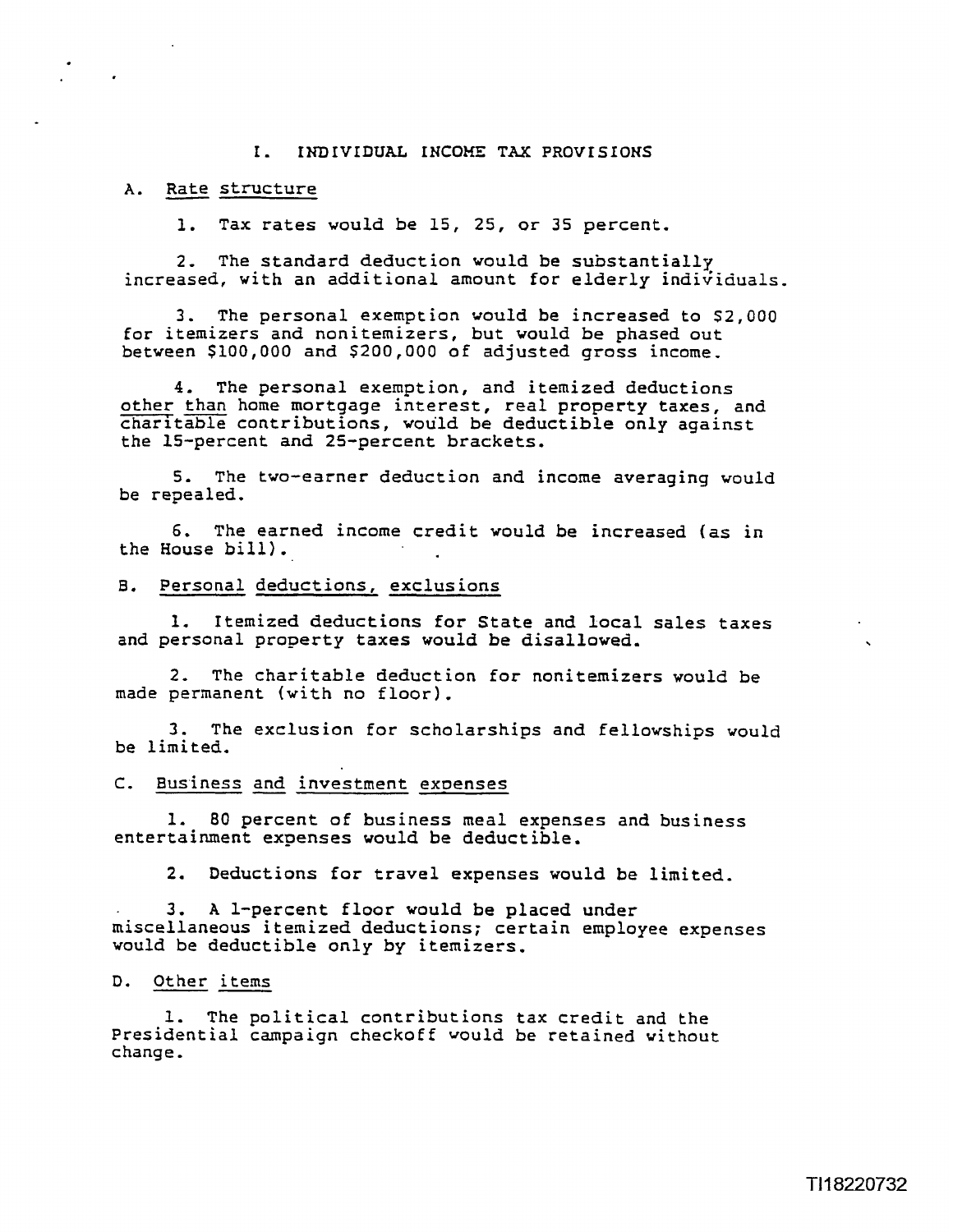#### **11. ACCELERATED COST RECOVERY** *SYSTEM* **AKD INVESTMENT TAX CREDIT**

#### A. Depreciation

**1.** The Accelerated Cost Recovery System **("ACRS")** would be retained with the following changes: motor vehicles would be moved to the 5-year class; computers and computer-based telephone central office switching equipment would be moved to the 3-year class; property with an **ADR** midpoint life of 16 years or greater (other than computer-based telephone central office switching equipment) would be moved to the 10-year class; utility property and steam and electric generators or distribution systems would be included in a 15-year class; and real property would be depreciated using the straight-line method over 30 years. ACRS deductions would be subject to adjustments for inflation in **excess** of 3 percent.

#### B. Expensing

1. Taxpayers would be permitted to **expense up** to **\$50,000 of** the **cost** of tangible personal property, subject to a dollar-for-dollar reduction in the **\$50,000** ceiling for every dollar of investment in tangible personal property that **exceeds \$200;000** for the taxable pear. Novo of the Cost of tand<br>
llar-for-dollar reduct<br>
eds \$200,000 for the tax<br>
<u>Investment tax credit</u>

#### $\mathsf{c}.$

**1.** The investment tax credit would be repealed.

**2,** 70 percent of ITC carryforwards in existence as of the termination date would be refunded. A similar rule would apply to ITCs claimed on transitional property.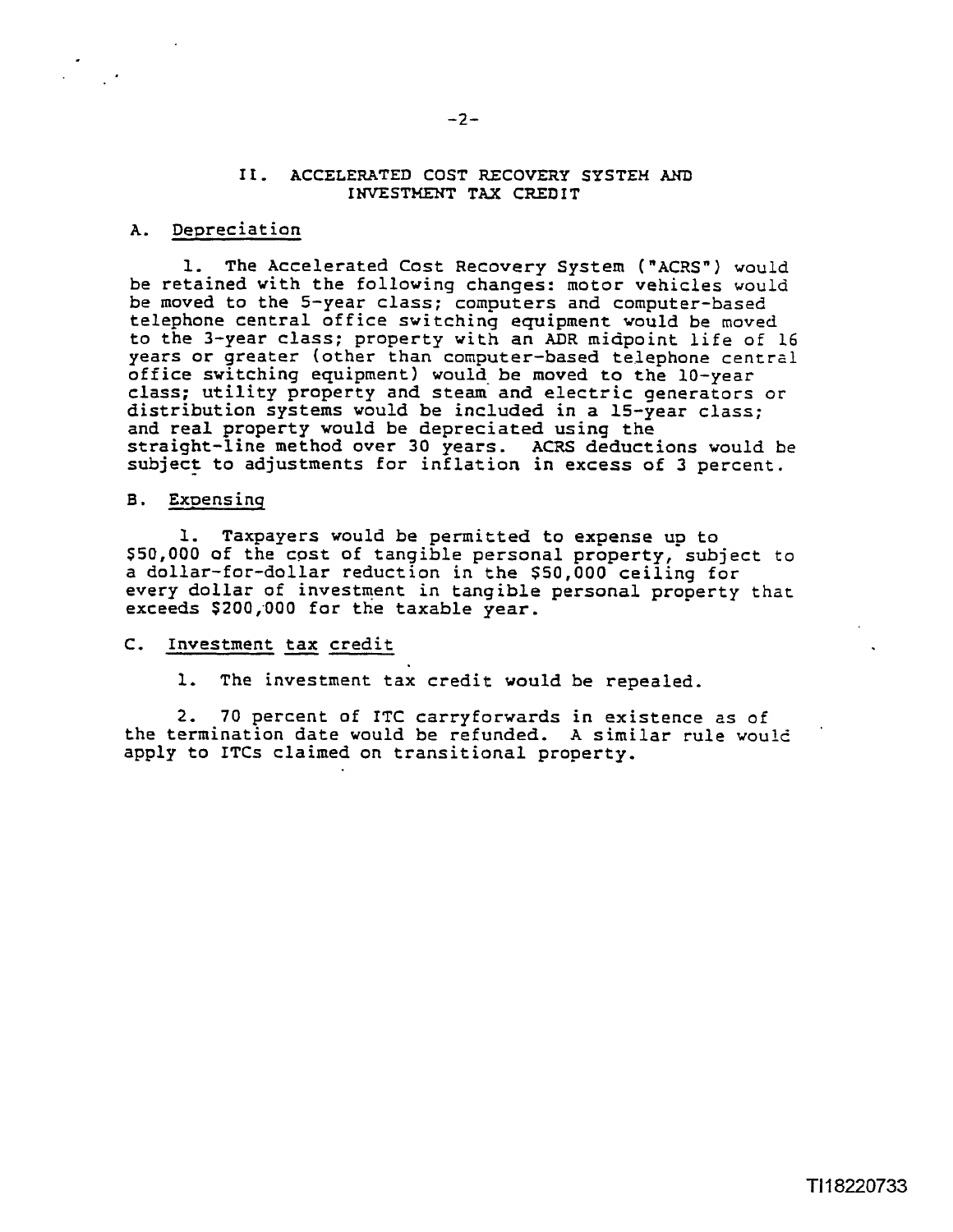#### **<sup>I</sup>I I** . **ACCOUNTING ISSUES**

A. **Use** of the cash method of accounting would be prohibited in the case of corporations (other than **"Sn**  corporations), partnerships with a corporate partner, tax shelters, and tax-exempt trusts with unrelated business taxable income. Exceptions would be provided for certain farming businesses, qualified personal service.corporations, and entities with average annual gross receipts of **55** million or less-

**8.** Use of the installment method would be denied for **(11** sales under a revolving credit plan, **(2)** a portion of sales by dealers in personal property (other than those using revolving credit plans), based on the ratio of the taxpayer's outstanding debt to its adjusted asset **basis,** and **(3)** sales of publicly traded property. An exception would be provided for dealer installment sales where resale or rental of the property by the buyer affects the term of the obligation.

**C,** Taxpayers would be **required** to capitalize both direct and indirect production costs, including interest, under comprehensive "uniform capitalization rules."

D. Taxpayers providing property to customers under long-term contracts (those requiring more than 1 year to complete) would be **required** to report income from such contracts using the percentage of completion method, **An**  exception would be provided for contracts requiring 2 years or less to complete, if performed by a taxpayer having gross receipts of no more than \$2 million.

E. Use of the reserve method of computing deductions for bad debts would no longer be permitted.

**F,** A simplified dollar value LIFO method of accaunting would be provided for taxpayers with average annual gross receipts of \$5 million or less,

## **IV. CAPITAL GAINS**

A. The top individual tax rate on long-term capital gains would be 20 percent,

**I** 

B. The top corporate tax rate on long-term capital gains would be 28 percent.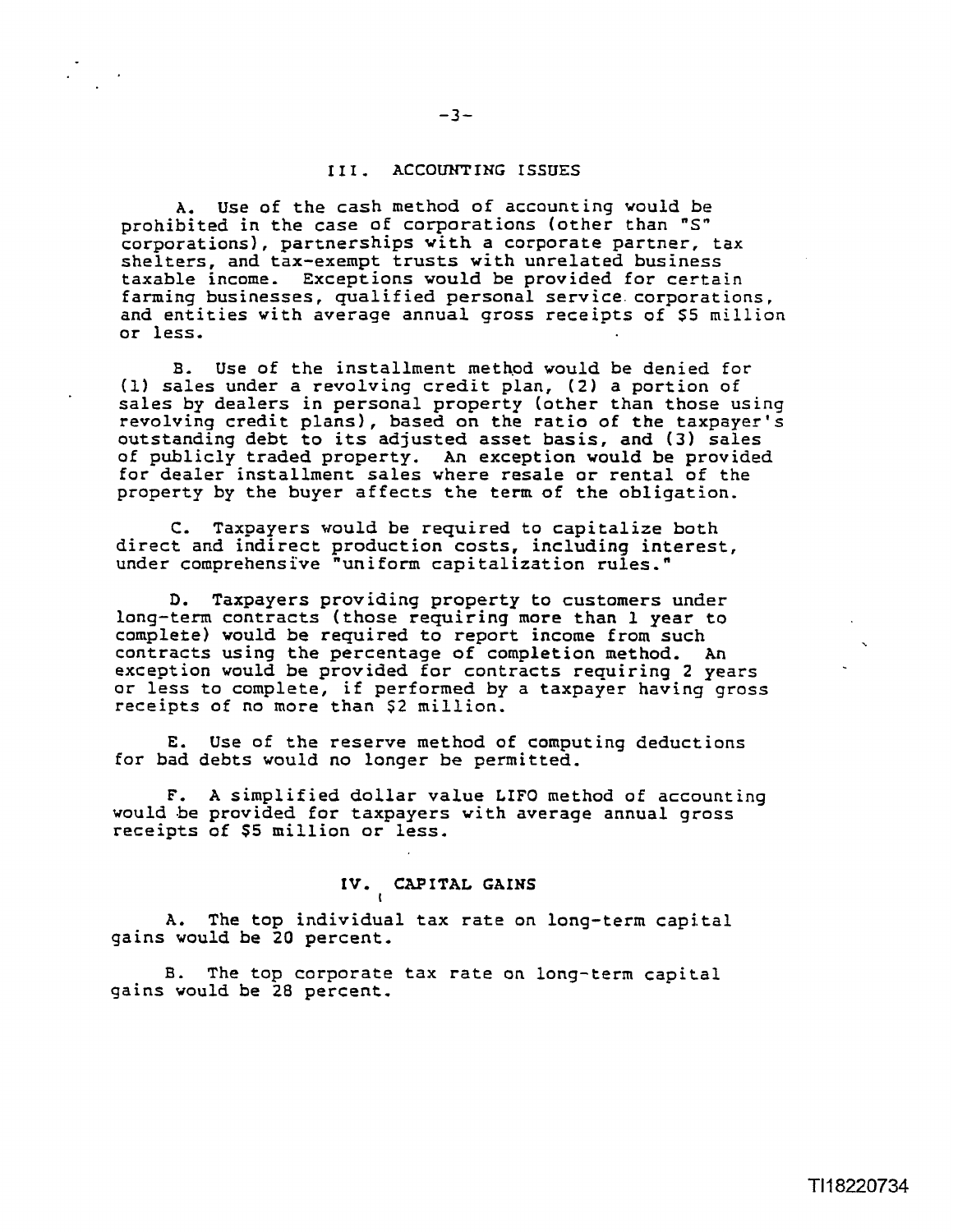#### **V, COHPLIANCE**

A. Authorization for the payment of attorney's fees in **tax cases** would be extended.

**B,** The IRS would be required to pay interest on all tax refunds within **45** days of actual filing of the tax return.

**C,** A number of areas of **tax** administration at both the IRS and the Tax Court would be improved,

**VI. CORPORATE AM) G-RAL BUSINESS TAXATION** 

A. The top corporate rate would be reduced to 35 percent.

**8.** The 85-percent dividends deduct ion for corporations vould be reduced to 80 percent.

**C,** The \$100 dividends exclusion for individuals would be repealed.

**D,** Amounts paid in connection with a redemption of stock (far example, so-called "greenmail" payments) would not be deductible,

E. The rules limiting use of net operating losses after a change of ownership would be altered.

F. Gain would generally be recognized on a distribution or sale of property in liquidation, with certain exceptions. This repeals the so-called General Utilities rule.

G. The rules governing the taxation of certain corporate mergers, acquisitions, and **other** transactions would be modified.

**H,** Limited partnerships that are publicly traded would be taxed as corporations (prospectively only).

I, Various rapid amortization elections would be repealed,

**J.** Federal excise **taxes** and tariffs would not be deductible for income **tax** purposes,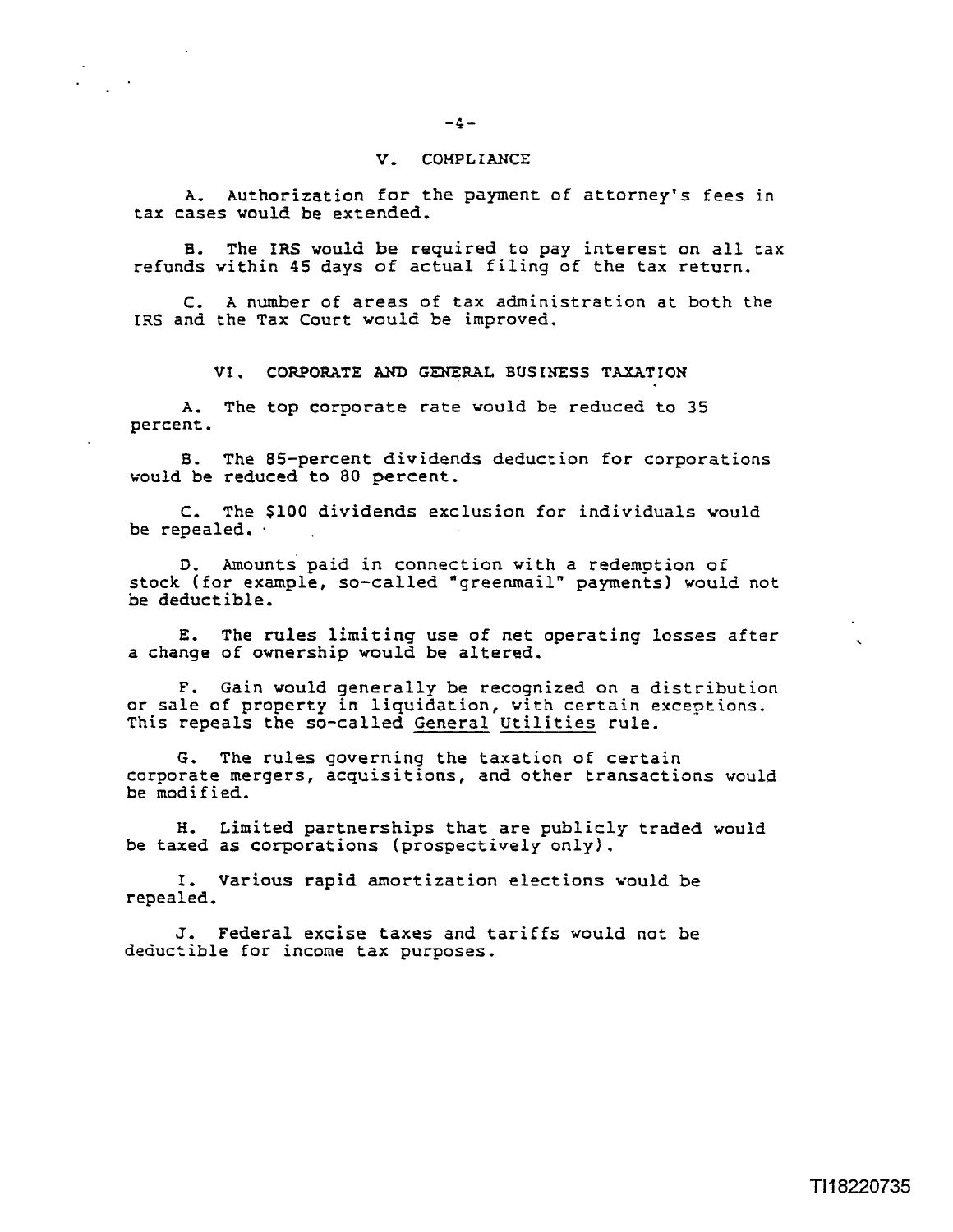#### **<sup>I</sup>NATURAL RESOURCES**

A. Farmers and ranchers would **be** allowed to elect to deduct preproductive period expenses, rather than capitalizing them; electing farmers would be limited to straight-line depreciation on farm assets,

B. cooperatives would be alloved to net certain **losses**  and gains in determining the amount of patronage **income.** 

**C.** Capital gains treatment would be disallowed for certain highly erodible land and **for** wetlands converted to crop product **ion.** 

**D.** Prepayments of farming expenses would be restricted for farmers prepaying more than 50 percent of annual expenses, subject to certain exception.

**E.** Present law would be retained for timber and the domestic production of oil and gas and hard minerals.

**F.** Solar, wind, geothermal and **biomass** energy credits would be extended at reduced rates.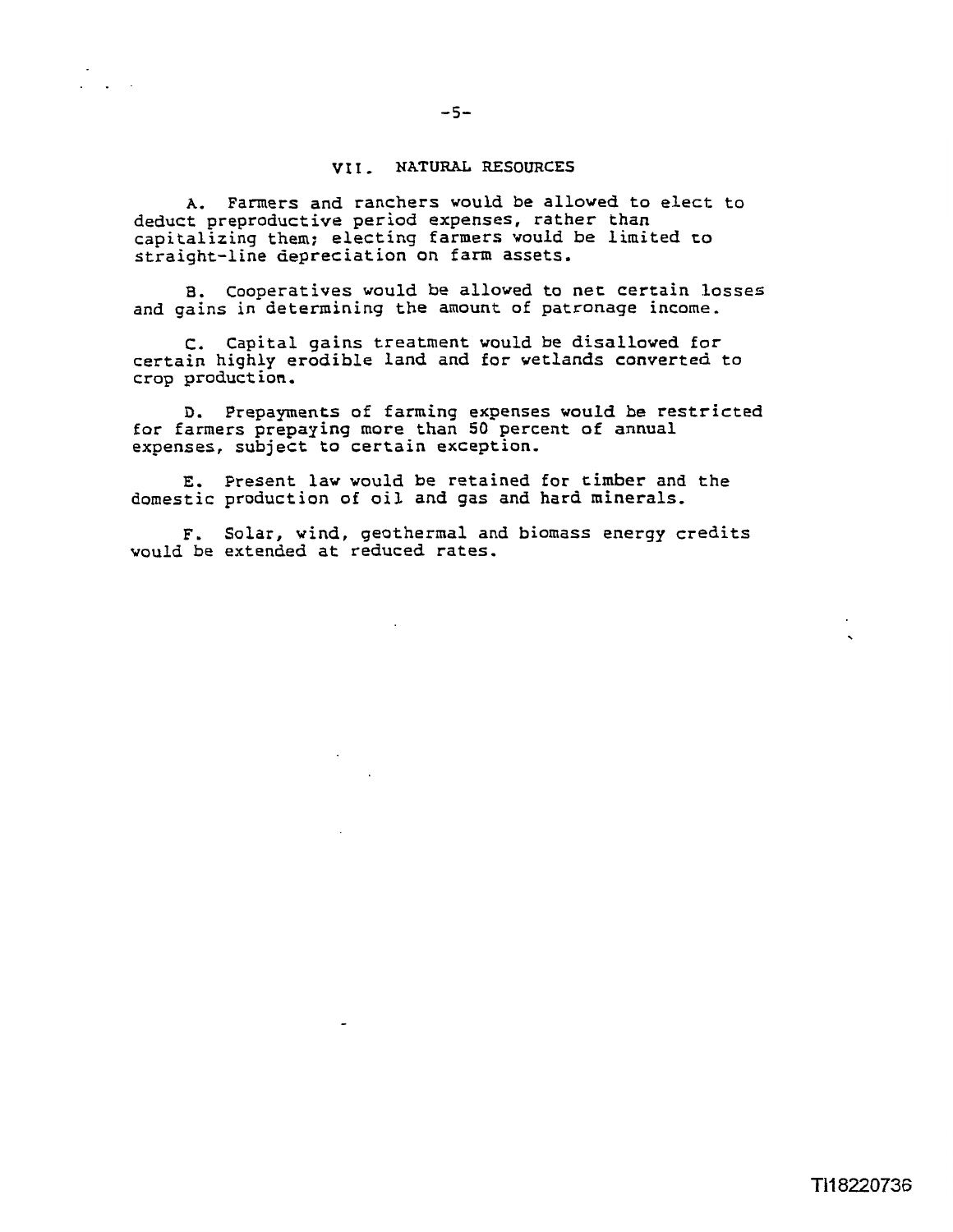#### **VI I I** , **EXCISE AND EMPLOYMENT TAXES**

A, The wine excise tax **rates** would **be** made equivalent (on an alcohol content basis) to the beer **excise tax.** 

B. The alcohol, tobacco, and motor fuel excise **tax**  rates would be adjusted to reflect price changes.

#### **IX. FINANCIAL INSTITUTIONS**

A. Commercial banks would no longer be permitted to use the reserve method of computing deductions for bad debts. Any existing balance in a bad debt reserve account would be recaptured Gver S years or ac'counted for under **the** "cut-offn met hod.

**B,** Thrift institutions would be permitted to **use** the experience or percentage of taxable income method of computing a reserve for bad debts only if 60 percent or more of their assets constitute "qualified **assets".** The percentage of income allowed **as** a deduction would be 5 percent.

C. All interest expense allocable to a financial institution's holding of' **tax** exempt bonds would be denied, with exceptions for certain types of small issues.

D. Special provisions relating to mergers of financially troubled thrift institutions would be repealed.

**E.** Net operating losses incurred by financial institutions could be carried back 3 years and forward 15 years, in the **same** manner as net operating losses of other taxpayers. The 5-year carry forward period originally allowed for net operating losses incurred in years ending after 1980 and before 1986 would be extended to 8 years.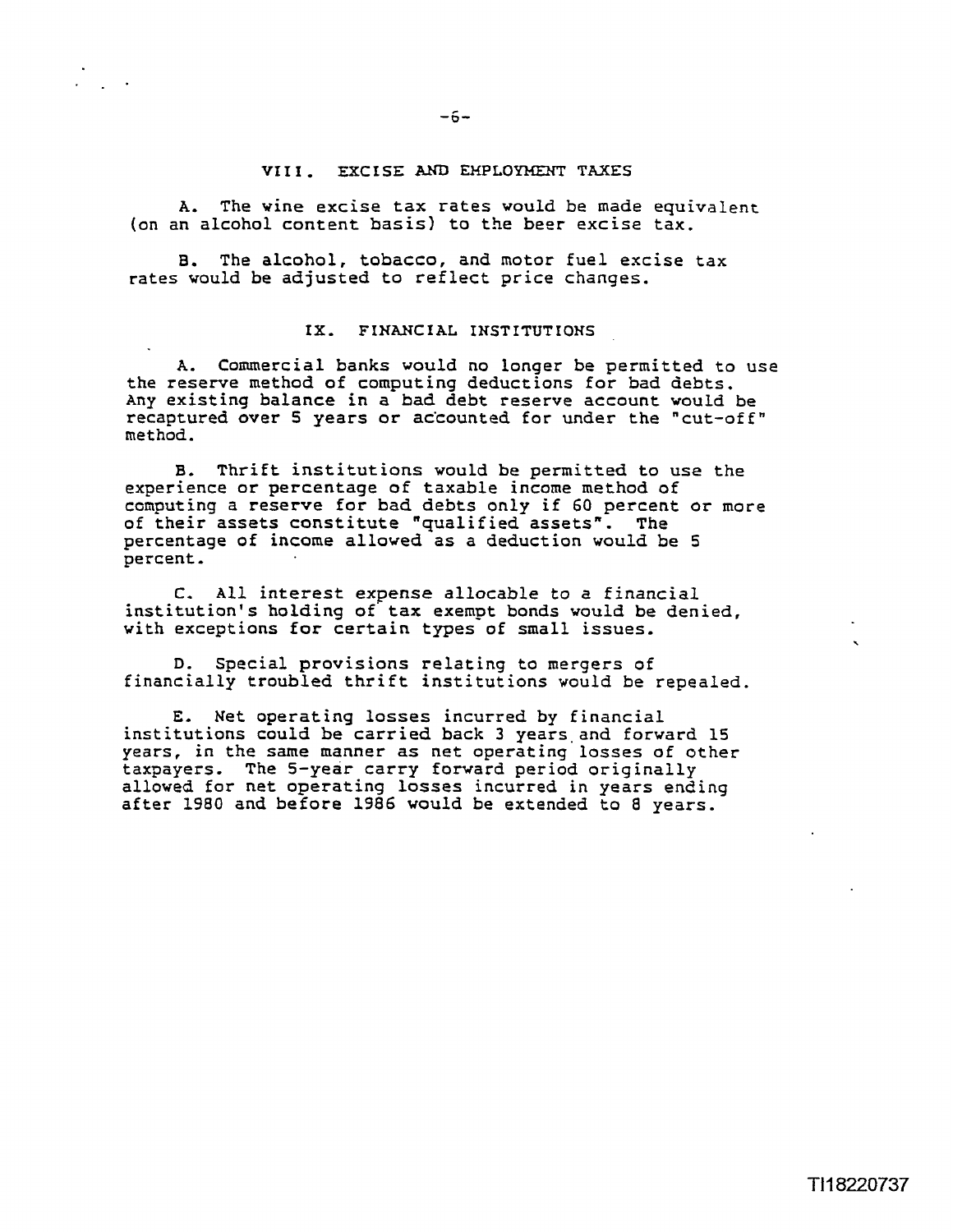#### **X. FOREIGN TAX PROVISIONS**

**A,** Passive income would be put in a separate foreign tax credit limitation; income from insurance, shipping, and bona fide banking would not be considered passive.

**B.** Interest that incurs a foreign withholding tax of **5**  percent in more in a separate in a separate for the "Baker 15" countries.

**C.** Present law rules determining the source of income from sales of inventory property would be retained.

D. For transportation income, the House bill provisions would be adopted: 50-50 source rule, and 4-percent gross withholding tax on foreigners,

**E.** Allocation of interest and other expenses would be required as if all members of an affiliated group were one taxpayer. Foreign borrowings would be taken into account. The rule would be phased in over 4 **years.** 

**F.** Certain.additiona1 itens of passive income earned by controlled foreign corporations would be taxed currently under subpart F. Deferral would be retained for controlled foreign corporations that are engaged in shipping, insurance,<br>or bona fide active banking.

G. For 936 companies the passive income limitation would be reduced to 25 percent **and** the required cost sharing payment would be increased.

H. The President's proposal for territorial taxation generally would be adopted; repeal of the **V.I.** inhabitant rule would apply to all open years.

I. **U.S.** investors in passive foreign investment companies would be required to pay an interest charge if they defer income.

**J. A** branch level **tax,** as modified by the House, would be adopted.

K. An **excise tax** on insurance premiums paid to foreign insurers, **as** in the House bill, would be adopted.

L. Dispositions by foreigners of stock in U.S. corporations would be taxed with exceptions for **(1)** less than **<sup>5</sup>**percent holders of publicly traded corporations, and **(2)**  bona fide treaty country residents.

M. Gain on liquidation of U.S. businesses owned by foreigners would be **taxed.**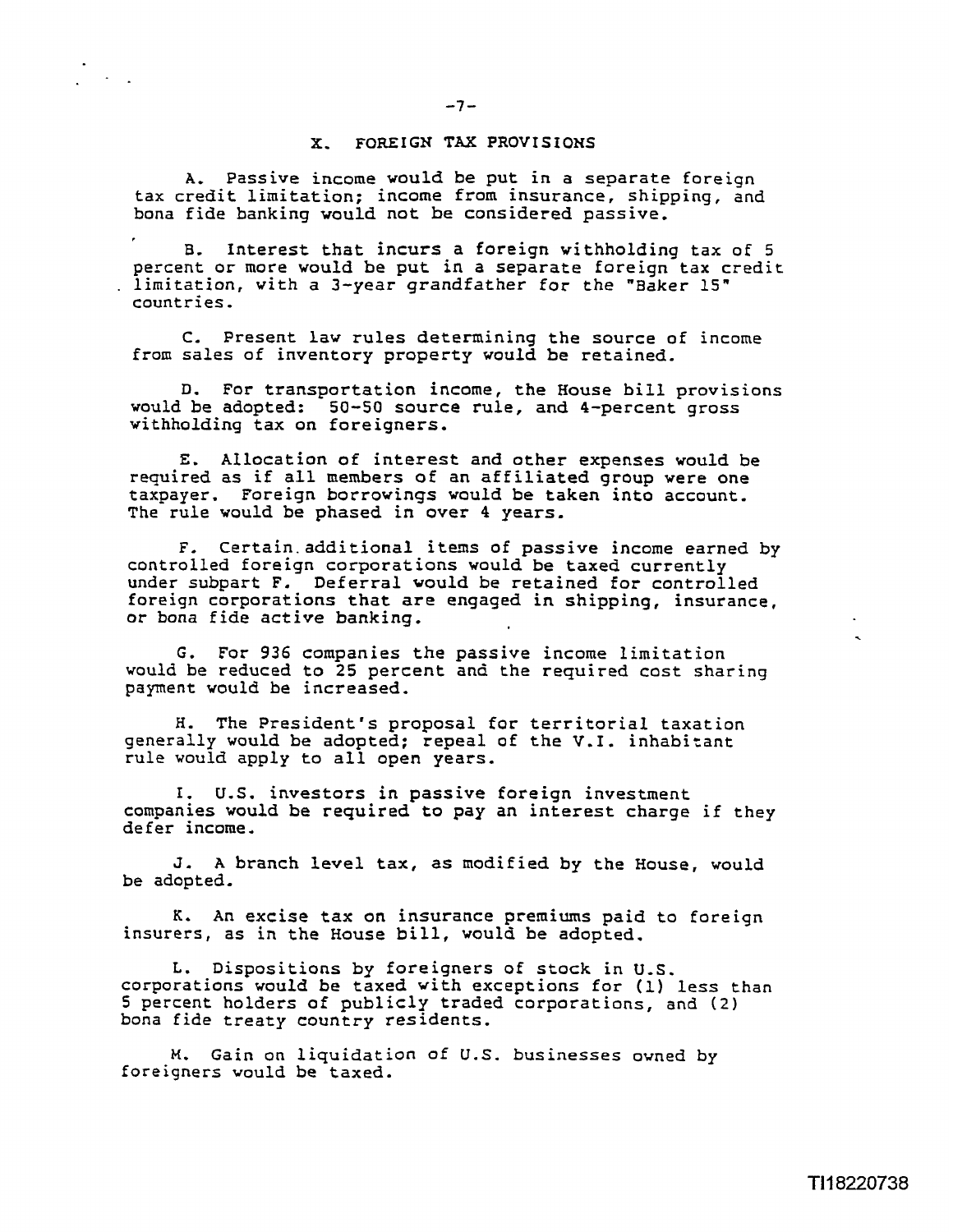N. A 5-percent withholding **tax** on portfolio interest paid to foreigners on obligations issued after enactment would be imposed, with treaty overrides for (1) treaty shoppers immediately and (2) all foreign investors after **5**  years.

**0.** Foreign governments would be taxed on business activity, defined to include ownership of controlling interests in **U.S.** businesses.

P. Importers would be required to take consistent positions on valuation for customs purposes and income tax purposes,

Q. U.S. **tax** avoidance by foreign owned dual resident companies that use deductions here and abroad would be prevented,

**R.** The President's proposal concerning foreign currency gains and losses generally would be adopted.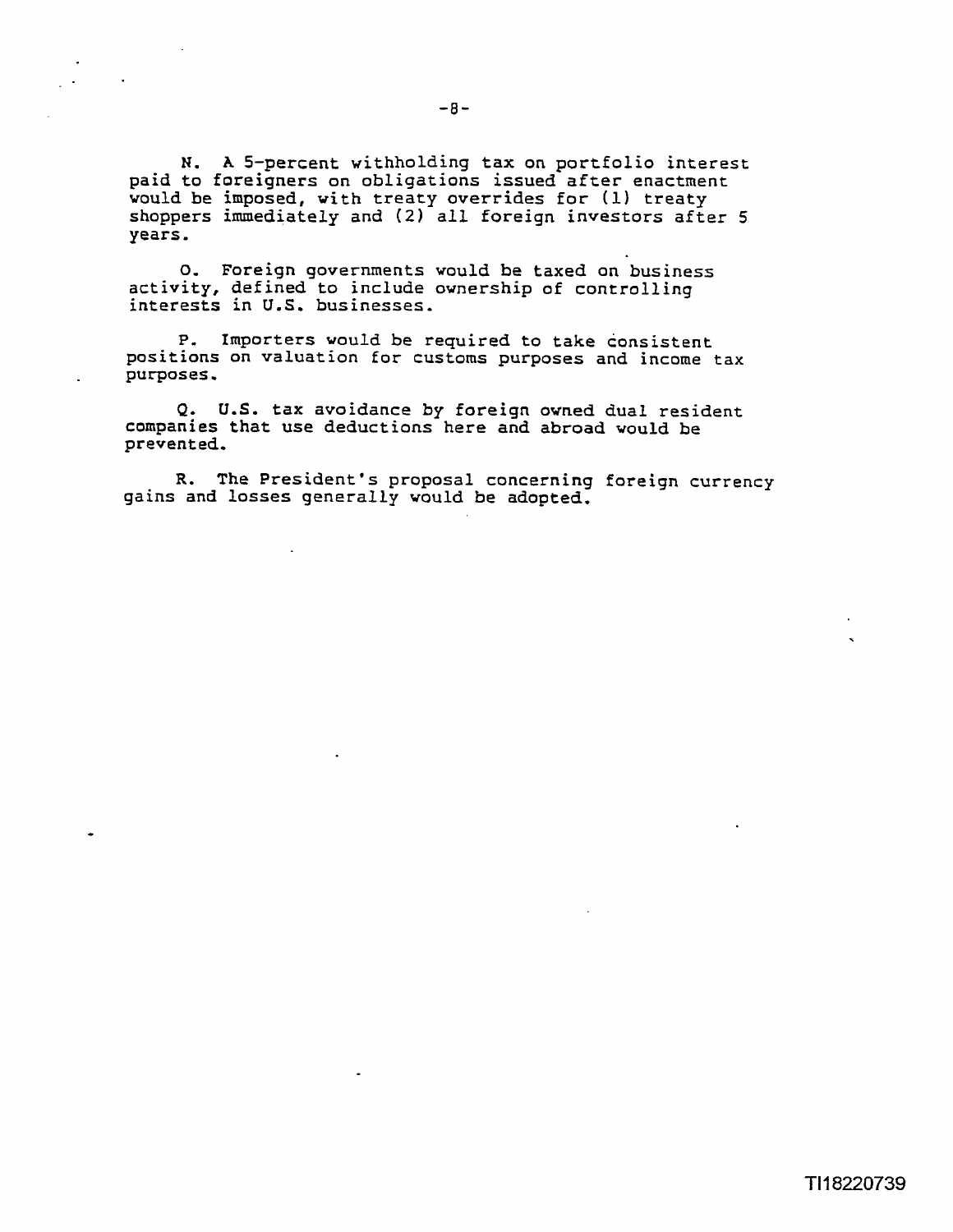#### **XI. INSURANCE PRODUCTS AND COHPANIES**

# <sup>-9-</sup><br>XI. INSURANCE PRODUCTS AND CONDANY<br>A. Life Insurance Products and Companies

1. Present law treatment of inside buildup and policyholder loans with respect to life insurance contracts would be retained,

2. A structured settlement company would be taxed on the investment income on contracts purchased to fund a structured settlement agreement.

**3.** The special 20-percent life insurance company deduction would be repealed.

**4.** Present law regarding the tax-exempt status of Blue Cross-Blue Shield, **TIAA-CREF,** and other similar organizations would be retained. 4. Present law regarding the ta<br>s-Blue Shield, TIAA-CREF, and oth<br>l be retained.<br>Property and Casualty Insurance C

**1.** 20 percent of the annual increase in unearned premiums would **he** included in income, **as** would 20 percent of the outstanding balance of the unearned premium reserve ratably over a specified period.

**2. A** pretax discounting rule for loss reserves, applicable to each line of business, including property and casualty lines of accident and health business, would be adopted at a discount rate initially set at 5 percent.

3'. The protection against loss account would be repealed.

**4.** A single small company provision would be adopted.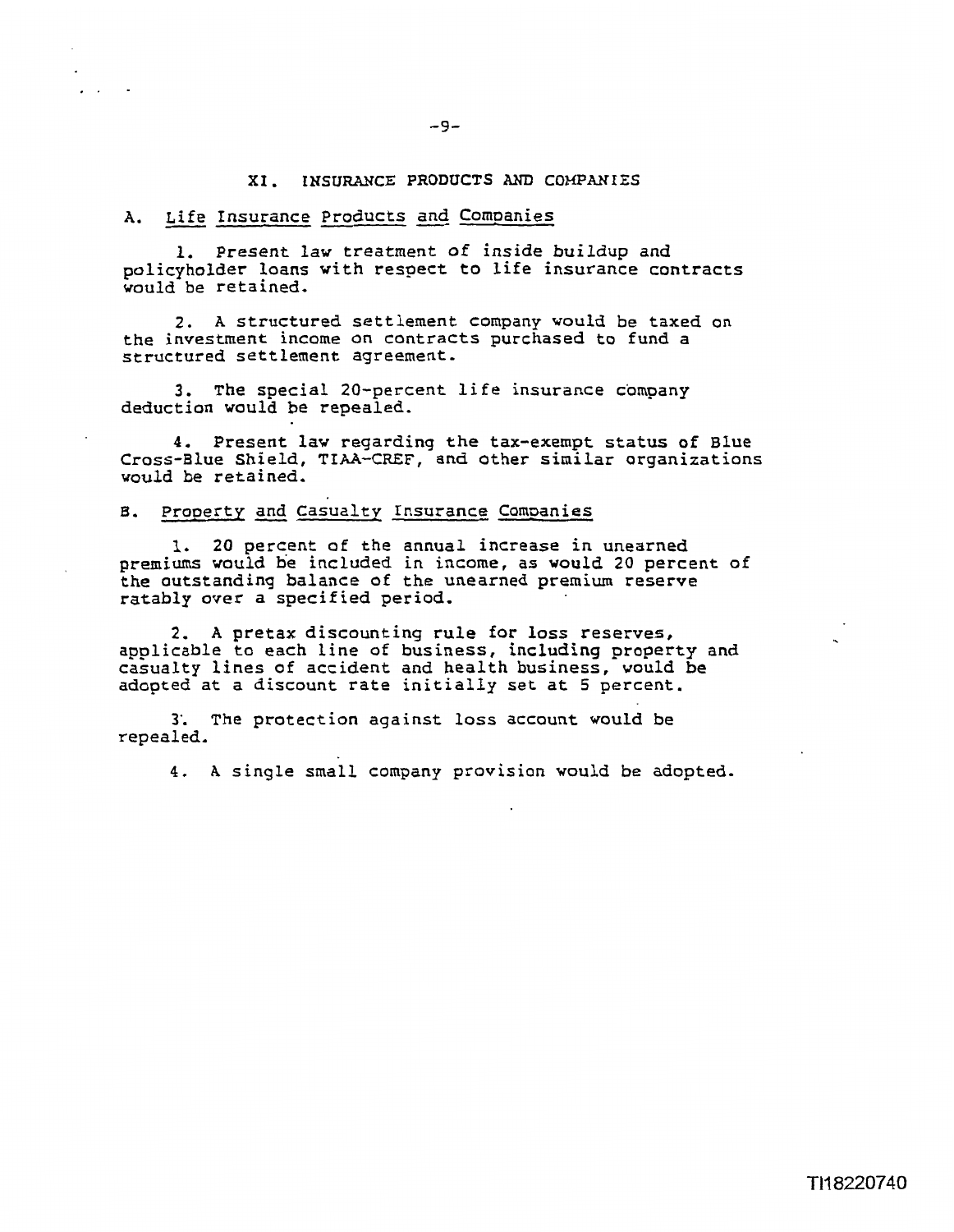### $-10-$

#### **XXI. INTEREST EXPENSE**

A. Consumer interest deductions would be limited to **\$1,000 (\$2,000** on joint return) with a 5-year phase-in. Interest on principal and second residences would be excepted.

**8.** Net investment interest would be limited in manner similar to consumer interest,

C. Interest on loans to fund an IRA would not be deductible.

#### XIII. MINIMUM TAX

A. kn individual minimum tax similar to the House bill would be imposed at a 20 percent rate.

**B.** Charitable contributions of appreciated property would be deleted as a preference, a preference for passive losses would be phased in, and interest on newly acquired tax-exempt bonds' would be added as a preference.

**C,** A corporate minimum tax similar to the House bill would be imposed at a 20-percent rate. One half of reported profits not included in the minimum **tax** base would be a preference. Dealer installment reporting and capital construction funds would be added as preferences.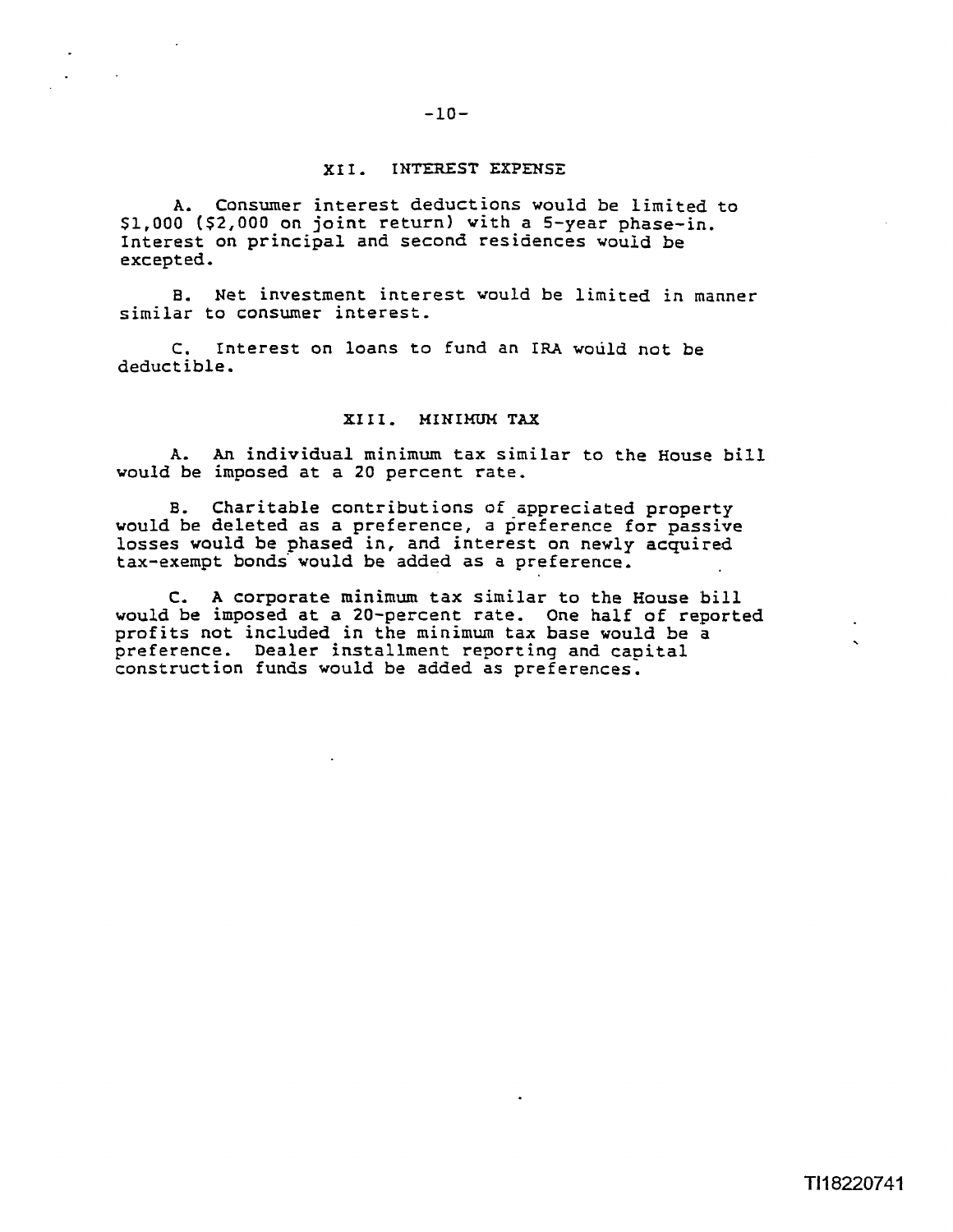#### **XIV. PENSIONS AND EMPLOYES EREFITS**

#### **A.** Pensions

1. Annual elective deferrals of any employee under all cash or deferred arrangements (CODAs) and tax-sheltered annuities would be limited to \$7,000, the Limit would be coordinated with the IRA deduction limit.

2. The special nondiscrimination tests applicable to **CODAS** would be modified and applied to all employer matching and employee contributions.

3. Tax-exempt and public employers would be permitted to maintain CODAS.

4. Coverage tests, the rules governing the integration with social security, and vesting requirements of qualified plans would be modified,

5. A 15-percent additional income tax would be imposed on withdrawals from a tax-favored retirement arrangement before death, disability, or attainment of age 59-1/2, unless the payments are made in the form of a life annuity.

6. 10-year averaging and capital gains treatment would be replaced with 5-year averaging and capital gains treatment ..................<br>under limited circumstances.

7. Indexing of the dollar limit on annual additions to a defined contribution plan would be delayed until the present-law dollar limit (\$30,000) is no more than 25 percent of the dollar limit for defined benefit plans.

8. A 15-percent excise tax would be imposed on aggregate annual distributions from all tax-favored retirement arrangements in excess of specified dollar amounts (\$112,500 for 1987) .

**9. A** 10-percent excise **tax** would be imposed on reversions of surplus **assets** from terminated plans.

#### B. Employee benefits

1. Exclusions for educational assistance and group legal services exclusions would be made permanent.

2. Self-employed individuals would be allowed to deduct 50 percent of the amount paid for health insurance.

- 3. Nondiscrimination tests would be modified by--
	- (a) applying nondiscrimination rules to insured health plans,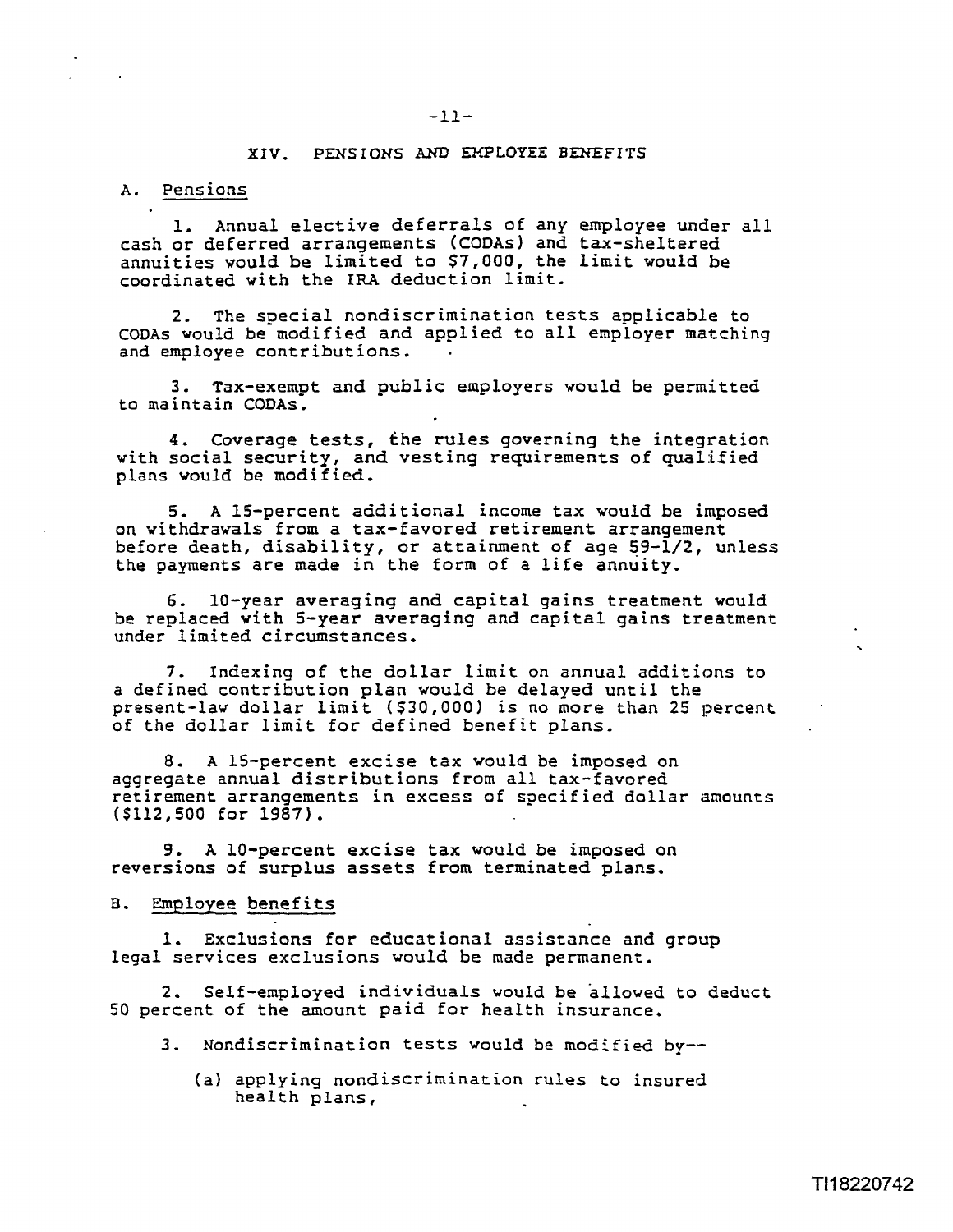- **(b) revising the rules for group-term life insurance, and**  (b) revising the rules for group-term life insurance<br>
and<br>
(c) establishing a uniform definition of highly<br>
compensated employees and excludable employees.<br>
2. ESOPs<br>
1. Present law provisions relating to ESOPs would be
	- **(c) establishing a uniform definition of highly compensated employees and excludable employees.**

 $\Delta$ 

**retained.**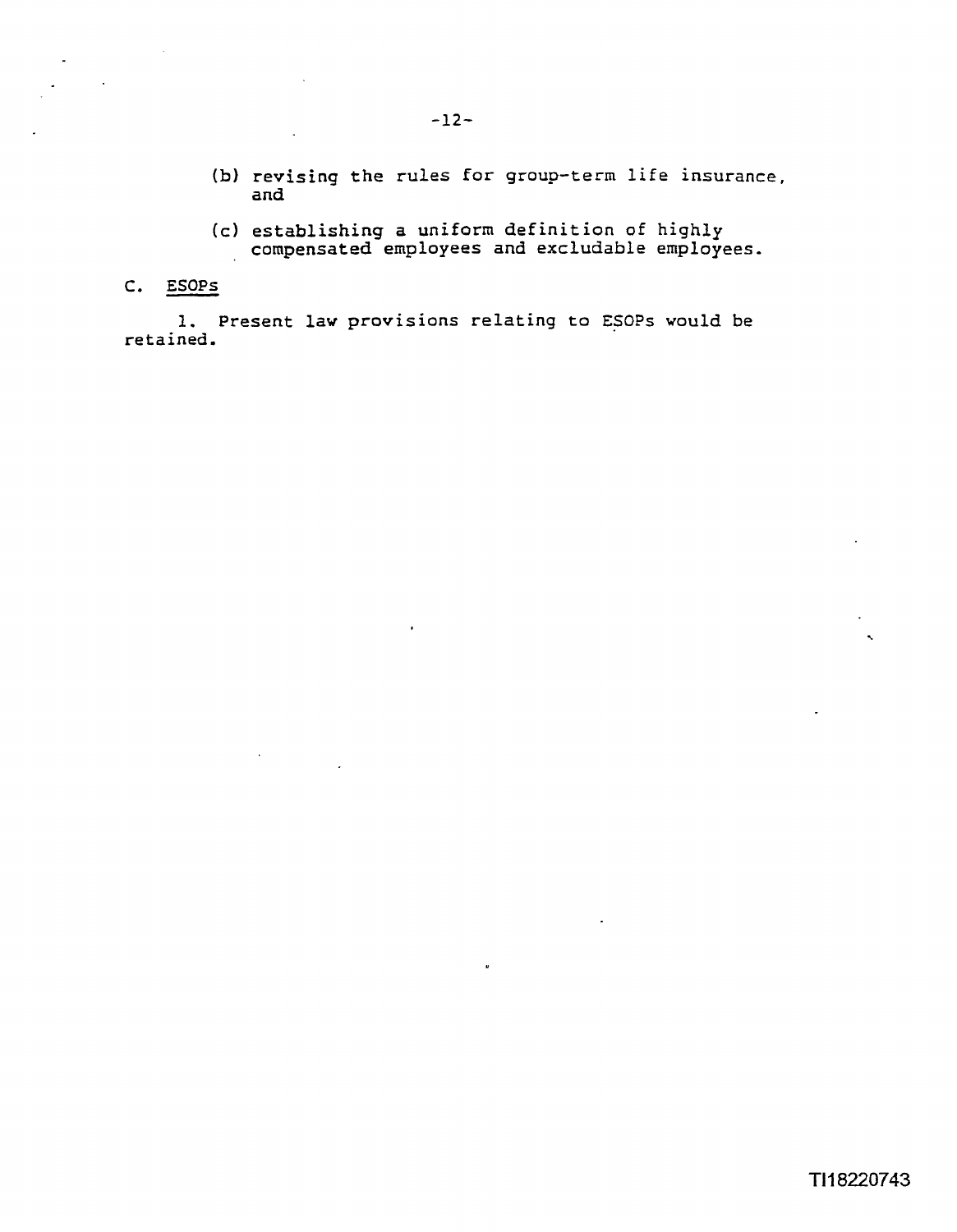#### $-13-$

#### XV. RESEARCH AND DEVELOPHENT PROVISIONS

A. The **R&D** credit is made permanent at the present rate, with increased incentives for university basic research,

B. A two-year rule is adopted for allocating R&D expenditures between U.S. and foreign income.

#### **XVI** , **REAL ESTATE**

A. . At-risk rules would be extended to real estate, with an exception for third party nonrecourse debt.

B. A 20-percent credit for certified historic structures; no credit would be available for other rehabilitation expenditures.

C. For low-income rental housing, a new credit having a present **value** of approximately **50** percent of the basis of low-income units would be provided as an elective alternative to tax-exempt bonds. Preferential depreciation and amortization provisions would be repealed,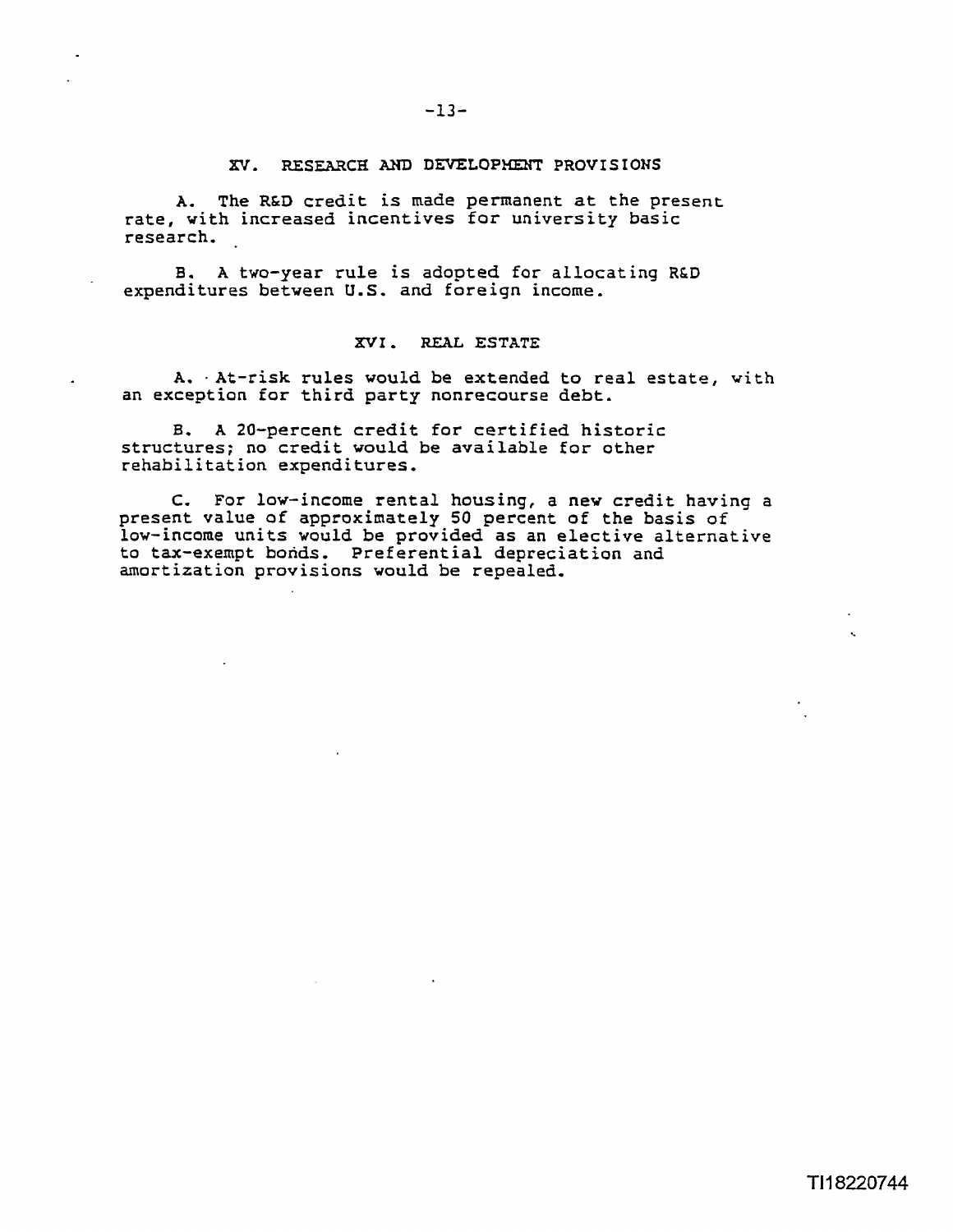#### **XVII. TAX-EXEMPT BONDS**

A. Tax-exempt bonds would be continued for direct funding of government operations and for certain other activities under rules similar to present law.

- B. Bonds would be **IDBs if--** 
	- (1) 10 percent or more of bond proceeds were used in a trade or business and payments with respect to the financed property were made to the bond issuer by a private person.
	- **(2)** Liberalized management contract rules would be provided for bonds for certain essential governmental functions,

**C,** Tax-exempt IDB financing would be allowed for--

- **(1)** Multifamily rental housing,
- (2) Airports and docks and wharves,
- **(3)** sewage, solid waste disposal, and water facilities,
- **(4)** Electric and gas local furnishing systems, and
- (5) Small-issue bonds and redevelopment bonds.

D. Mortgage revenue bonds would be continued under present-law rules, along with the MCC alternative (subject to an increased trade-in rate), but with no sunset date.

**E.** Present-law volume caps would be retained; multifamily rental housing and redevelopment bonds would be included under the IDB volume cap. (Section **501(c)(3)**  organization bonds would not be subject to any volume cap.)

**F.** The arbitrage rules for all tax-exempt bonds would be changed in several respects, including

- **(1)** Rebate rules like the additional **IDB** rules (for all bonds other than mortgage revenue bonds),
- (2) New temporary period rules,
- **(3)** Redefinition of the rule for determining **bond** yield,
- **(4)** Restrictions on advance refundings,

G. Information reporting requirements would be extended to all tax-exempt bonds.